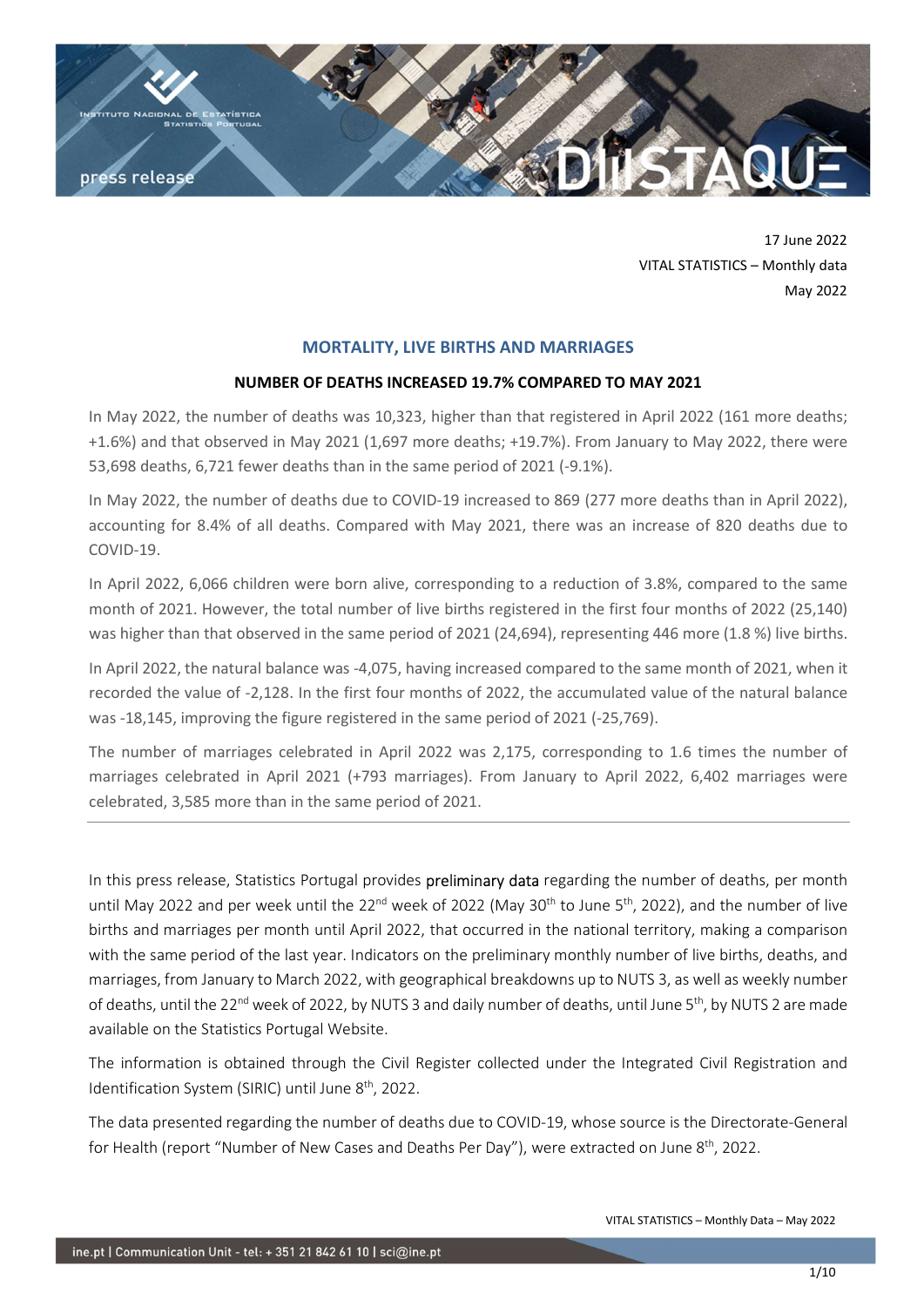

# In May 2022, mortality increased by 19.7% when compared to the same month of 2021

In May 2022, the number of deaths was 10,323, 161 more deaths than in the previous month. Compared to the same month of 2021, the number of deaths increased by 19.7% (1,697 more deaths). The number of deaths due to COVID-19 increased to 869 (277 more deaths compared with April 2022), accounting for 8.4% of all deaths. Compared with May 2021, there was an increase of 820 deaths due to COVID-19.



### Figure 1. Deaths and year-on-year change, January 2019 to May 2022

Source: Statistics Portugal, Deaths. Directorate-General of Health, Number of New Cases and Deaths Per Day (extracted on 8/06/2022).

Between January 31<sup>st</sup> and February 20<sup>th</sup>, 2022 (weeks 5 to 7), the number of deaths was higher than the average of the 5 years before the pandemic. Between February 21st and March  $6<sup>th</sup>$  (weeks 8 and 9), the number of deaths returned to figures below the 2015-2019 average, as had already been registered in the last week of 2021 and the first four weeks of 2022. From March  $7<sup>th</sup>$  to June  $5<sup>th</sup>$  (weeks 10 to 22), the number of deaths was again above the average for the reference period (2015-2019).

In the 22<sup>nd</sup> week of 2022 (May 30<sup>th</sup> to June 5<sup>th</sup>), there were 2,221 deaths, of which 291 were due to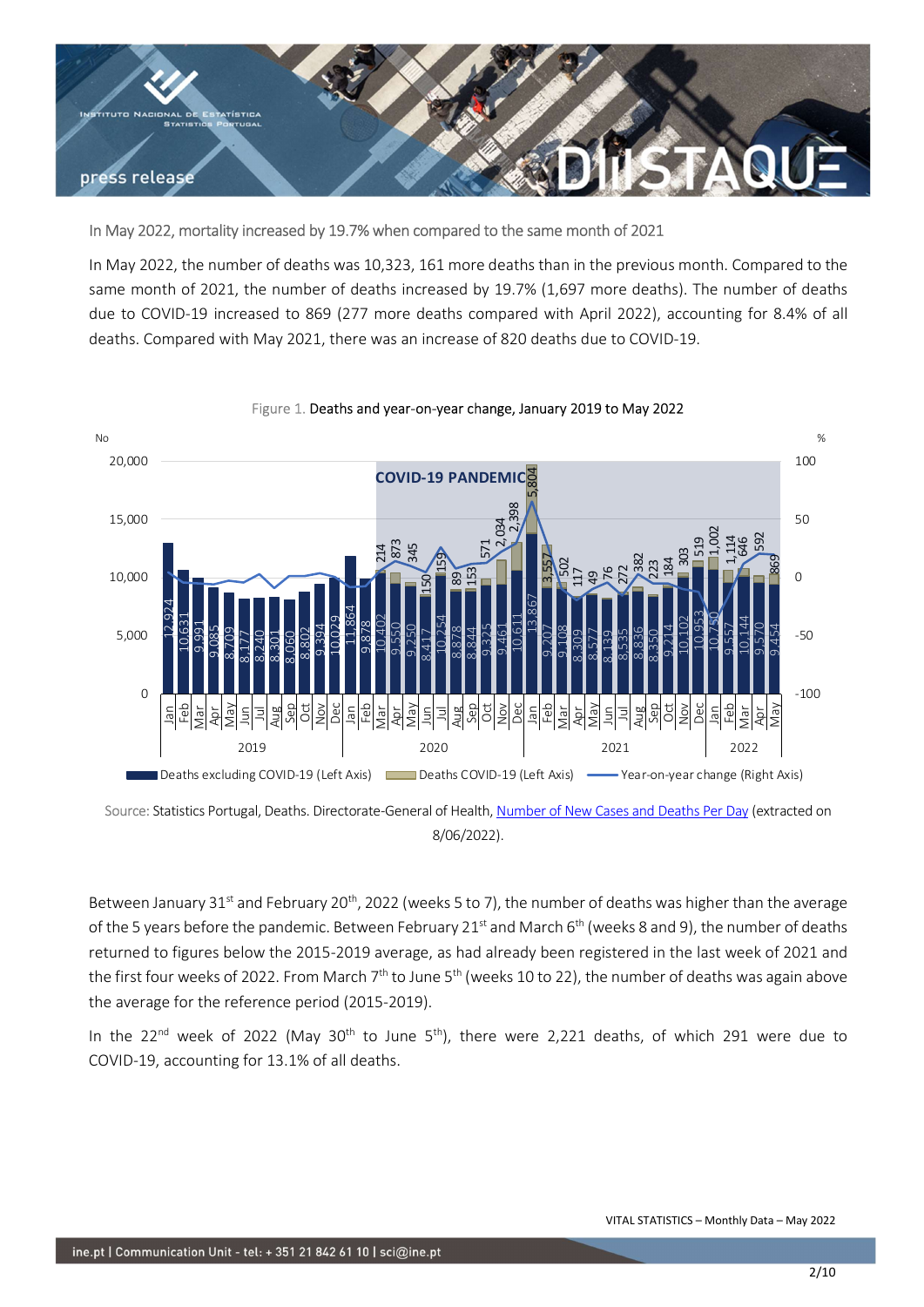

Figure 2. Deaths 2020, 2021, 2022 and average 2015-2019, by week, weeks 1 of 2020 to 22 of 2022



Source: Statistics Portugal, Deaths. Directorate-General of Health, Number of New Cases and Deaths Per Day (extracted on 8/06/2022).

From January to May 2022, there were 53,698 deaths, 6,721 fewer deaths than in the same period of 2021 (-9.1%).



Figure 3. Monthly deaths (cumulative numbers), 2019, 2020, 2021 and 2022

Source: Statistics Portugal, Deaths.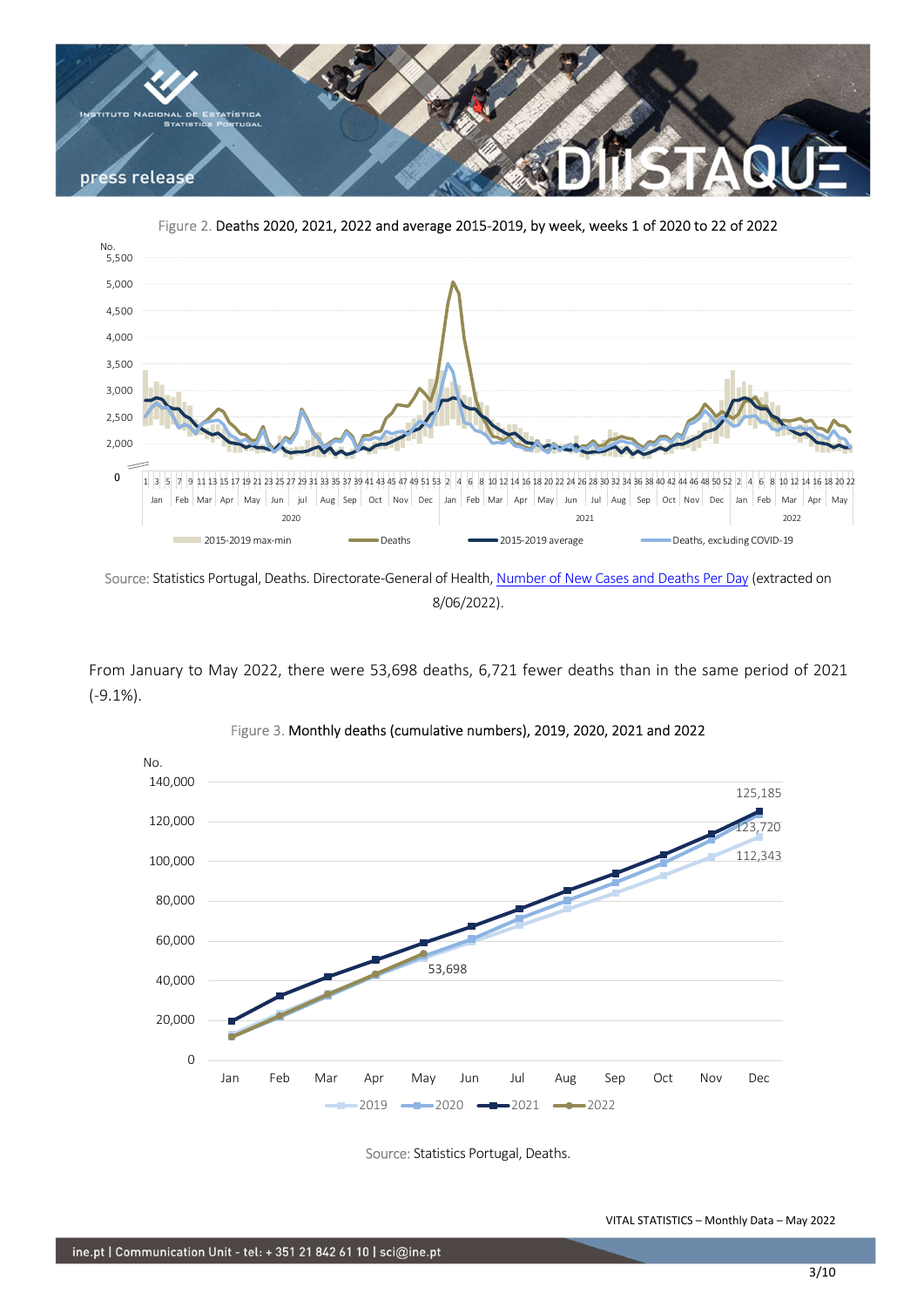

The "excess mortality" indicator calculated by Eurostat, which compares the number of deaths recorded each month, in the European Union (EU-27) and EFTA countries, with the average number of monthly deaths in the period 2016-2019, after registering a new peak in November 2021, in the EU-27 and in Portugal, decreased in December 2021, and, again, in January 2022, month in which Portugal did not record excess mortality. In February 2022, excess mortality in the EU-27 did not change, and Portugal, despite remaining below the value of the EU-27, again had excess mortality (4.1%). In March 2022, excess mortality in the EU-27 decreased to 5.8%, increasing again in April to 10.4%. Portugal also registered an increase, from 6.9% in March to 12.1% in April. or calculated by Eurostat, which compares the number of deaths recorded each month,<br>
27) and EFTA countries, with the average number of monthly deaths in the period<br>
2022, month in Wolvember 2021, in the EU-27 and in Port By Eurostat, which compares the number of deaths recorded each month,<br>
A countries, with the average number of deaths recorded each month,<br>
A countries, with the average number of monthly deaths in the period<br>
in November

| fter registering a new peak in November 2021, in the EU-27 and in Portugal, decreased in December<br>ain, in January 2022, month in which Portugal did not record excess mortality. In February 2022, excess<br>e EU-27 did not change, and Portugal, despite remaining below the value of the EU-27, again had excess<br>%). In March 2022, excess mortality in the EU-27 decreased to 5.8%, increasing again in April to 10.4%.<br>registered an increase, from 6.9% in March to 12.1% in April. |                |                                                                              |                                |                |                |                                            | ean Union (EU-27) and EFTA countries, with the average number of monthly deaths in the period |
|----------------------------------------------------------------------------------------------------------------------------------------------------------------------------------------------------------------------------------------------------------------------------------------------------------------------------------------------------------------------------------------------------------------------------------------------------------------------------------------------------|----------------|------------------------------------------------------------------------------|--------------------------------|----------------|----------------|--------------------------------------------|-----------------------------------------------------------------------------------------------|
|                                                                                                                                                                                                                                                                                                                                                                                                                                                                                                    |                |                                                                              |                                |                |                |                                            |                                                                                               |
|                                                                                                                                                                                                                                                                                                                                                                                                                                                                                                    |                |                                                                              |                                |                |                |                                            |                                                                                               |
|                                                                                                                                                                                                                                                                                                                                                                                                                                                                                                    |                |                                                                              |                                |                |                |                                            |                                                                                               |
|                                                                                                                                                                                                                                                                                                                                                                                                                                                                                                    |                |                                                                              |                                |                |                |                                            |                                                                                               |
|                                                                                                                                                                                                                                                                                                                                                                                                                                                                                                    |                |                                                                              |                                |                |                |                                            |                                                                                               |
| e 4. Monthly excess mortality in EU-27 and EFTA countries by month, October 2021 to April 2022                                                                                                                                                                                                                                                                                                                                                                                                     |                |                                                                              |                                |                |                |                                            |                                                                                               |
|                                                                                                                                                                                                                                                                                                                                                                                                                                                                                                    |                |                                                                              | $(2016 - 2019)$ average = 100) |                |                |                                            |                                                                                               |
| <b>Countries</b>                                                                                                                                                                                                                                                                                                                                                                                                                                                                                   | 2021           |                                                                              |                                | 2022           |                |                                            |                                                                                               |
|                                                                                                                                                                                                                                                                                                                                                                                                                                                                                                    | October        | November   December                                                          |                                | January        | February       | <b>March</b>                               | <b>April</b>                                                                                  |
| <b>EU 27</b>                                                                                                                                                                                                                                                                                                                                                                                                                                                                                       | 118.2          | 126.4                                                                        | 123.5                          | 107.5          | 107.5          | 105.8                                      | 110.4                                                                                         |
| Austria                                                                                                                                                                                                                                                                                                                                                                                                                                                                                            | 112.6          | 134.8                                                                        | 119.8                          | 97.5           | 102.8          | 115.0                                      | 118.0                                                                                         |
| Belgium                                                                                                                                                                                                                                                                                                                                                                                                                                                                                            | 111.4          | 117.0                                                                        | 113.3                          | 99.2           | 99.9           | 100.3                                      | 115.6                                                                                         |
| <b>Bulgaria</b>                                                                                                                                                                                                                                                                                                                                                                                                                                                                                    | 174.3          | 188.8                                                                        | 143.4                          | 126.1          | 144.5          | 116.6                                      | 104.3                                                                                         |
| Croatia                                                                                                                                                                                                                                                                                                                                                                                                                                                                                            | 122.6<br>119.2 | 160.4<br>121.7                                                               | 144.8<br>123.5                 | 118.2<br>131.2 | 125.1<br>122.4 | 108.0<br>132.7                             | 107.0<br>111.9                                                                                |
| Cyprus<br>Czechia                                                                                                                                                                                                                                                                                                                                                                                                                                                                                  | 108.8          | 143.4                                                                        | 140.9                          | 104.7          | 105.4          | 103.0                                      | 108.9                                                                                         |
| Denmark                                                                                                                                                                                                                                                                                                                                                                                                                                                                                            | 113.9          | 114.0                                                                        | 117.8                          | 110.4          | 106.8          | 106.2                                      | 110.4                                                                                         |
| Estonia                                                                                                                                                                                                                                                                                                                                                                                                                                                                                            | 127.7          | 140.7                                                                        | 123.9                          | 107.9          | 119.6          | 115.5                                      | 103.5                                                                                         |
| Finland                                                                                                                                                                                                                                                                                                                                                                                                                                                                                            | 112.9          | 115.4                                                                        | 116.1                          | 111.3          | 111.8          | 112.3                                      | 116.2                                                                                         |
| France                                                                                                                                                                                                                                                                                                                                                                                                                                                                                             | 107.7          | 107.3                                                                        | 115.0                          | 110.2          | 108.4          | 104.3                                      | 114.0                                                                                         |
| Germany                                                                                                                                                                                                                                                                                                                                                                                                                                                                                            | 112.1          | 122.8                                                                        | 123.3                          | 103.0          | 98.3           | 102.8                                      | 111.5                                                                                         |
| Greece                                                                                                                                                                                                                                                                                                                                                                                                                                                                                             | 118.0          | 131.3                                                                        | 132.1                          | 119.7          | 120.1          | 125.9                                      | 128.2                                                                                         |
| Hungary                                                                                                                                                                                                                                                                                                                                                                                                                                                                                            | 110.3          | 151.2                                                                        | 140.3                          | 101.8          | 105.3          | 104.1                                      | 105.9                                                                                         |
| Ireland<br>Italy                                                                                                                                                                                                                                                                                                                                                                                                                                                                                   | 114.2<br>105.4 | 116.3<br>106.0                                                               | 105.8<br>110.6                 | 95.8<br>106.9  | 102.7<br>104.7 | 107.0<br>104.3                             | 119.1<br>106.9                                                                                |
| Latvia                                                                                                                                                                                                                                                                                                                                                                                                                                                                                             | 152.4          | 157.4                                                                        | 119.5                          | 105.8          | 111.7          | 108.9                                      | 102.7                                                                                         |
| Lithuania                                                                                                                                                                                                                                                                                                                                                                                                                                                                                          | 143.6          | 135.9                                                                        | 129.5                          | 105.5          | 107.6          | 114.6                                      | 108.0                                                                                         |
| Luxembourg                                                                                                                                                                                                                                                                                                                                                                                                                                                                                         | 109.4          | 117.9                                                                        | 115.7                          | 100.9          | 105.9          | 98.6                                       | 117.9                                                                                         |
| Malta                                                                                                                                                                                                                                                                                                                                                                                                                                                                                              | 112.0          | 112.7                                                                        | 119.0                          | 114.7          | 116.8          | 118.2                                      | $\pmb{\mathsf{x}}$                                                                            |
| Netherlands                                                                                                                                                                                                                                                                                                                                                                                                                                                                                        | 114.7          | 135.0                                                                        | 131.2                          | 99.2           | 98.4           | 108.6                                      | 118.8                                                                                         |
| Poland                                                                                                                                                                                                                                                                                                                                                                                                                                                                                             | 114.6          | 151.0                                                                        | 169.1                          | 124.4          | 115.0          | 107.7                                      | 111.2                                                                                         |
| Portugal                                                                                                                                                                                                                                                                                                                                                                                                                                                                                           | 107.9<br>210.6 | 114.2<br>169.2                                                               | 106.8<br>109.1                 | 95.6           | 104.1<br>130.0 | 106.9<br>110.8                             | 112.1                                                                                         |
| Romania<br>Slovakia                                                                                                                                                                                                                                                                                                                                                                                                                                                                                | 127.0          | 173.0                                                                        | 164.5                          | 102.1<br>109.1 | 108.0          | 121.5                                      | X<br>104.1                                                                                    |
| Slovenia                                                                                                                                                                                                                                                                                                                                                                                                                                                                                           | 119.7          | 152.0                                                                        | 126.8                          | 103.0          | 113.7          | 108.3                                      | 113.6                                                                                         |
| Spain                                                                                                                                                                                                                                                                                                                                                                                                                                                                                              | 106.3          | 108.5                                                                        | 109.4                          | 105.2          | 103.5          | 100.7                                      | 109.5                                                                                         |
| Sweden                                                                                                                                                                                                                                                                                                                                                                                                                                                                                             | 100.1          | 102.8                                                                        | 104.4                          | 105.2          | 103.5          | 95.2                                       | 95.3                                                                                          |
| Iceland                                                                                                                                                                                                                                                                                                                                                                                                                                                                                            | 85.9           | 109.1                                                                        | 117.3                          | 114.8          | 121.9          | 162.1                                      | X                                                                                             |
| Liechtenstein                                                                                                                                                                                                                                                                                                                                                                                                                                                                                      | 80.9           | 107.4                                                                        | 113.3                          | 136.2          | 140.9          | 108.3                                      | 91.0                                                                                          |
| Norway                                                                                                                                                                                                                                                                                                                                                                                                                                                                                             | 111.3<br>107.1 | 120.4<br>116.5                                                               | 116.5<br>125.7                 | 98.1<br>104.4  | 106.0<br>102.4 | 115.9<br>112.0                             | 111.6<br>111.8                                                                                |
| Switzerland                                                                                                                                                                                                                                                                                                                                                                                                                                                                                        |                |                                                                              |                                |                |                |                                            |                                                                                               |
|                                                                                                                                                                                                                                                                                                                                                                                                                                                                                                    |                |                                                                              |                                |                |                |                                            |                                                                                               |
|                                                                                                                                                                                                                                                                                                                                                                                                                                                                                                    |                | Source: Eurostat, Excess mortality - monthly data (extracted on 15/06/2022). |                                |                |                |                                            |                                                                                               |
|                                                                                                                                                                                                                                                                                                                                                                                                                                                                                                    |                |                                                                              |                                |                |                |                                            |                                                                                               |
|                                                                                                                                                                                                                                                                                                                                                                                                                                                                                                    |                |                                                                              |                                |                |                | VITAL STATISTICS - Monthly Data - May 2022 |                                                                                               |
|                                                                                                                                                                                                                                                                                                                                                                                                                                                                                                    |                |                                                                              |                                |                |                |                                            |                                                                                               |

## Figure 4. Monthly excess mortality in EU-27 and EFTA countries by month, October 2021 to April 2022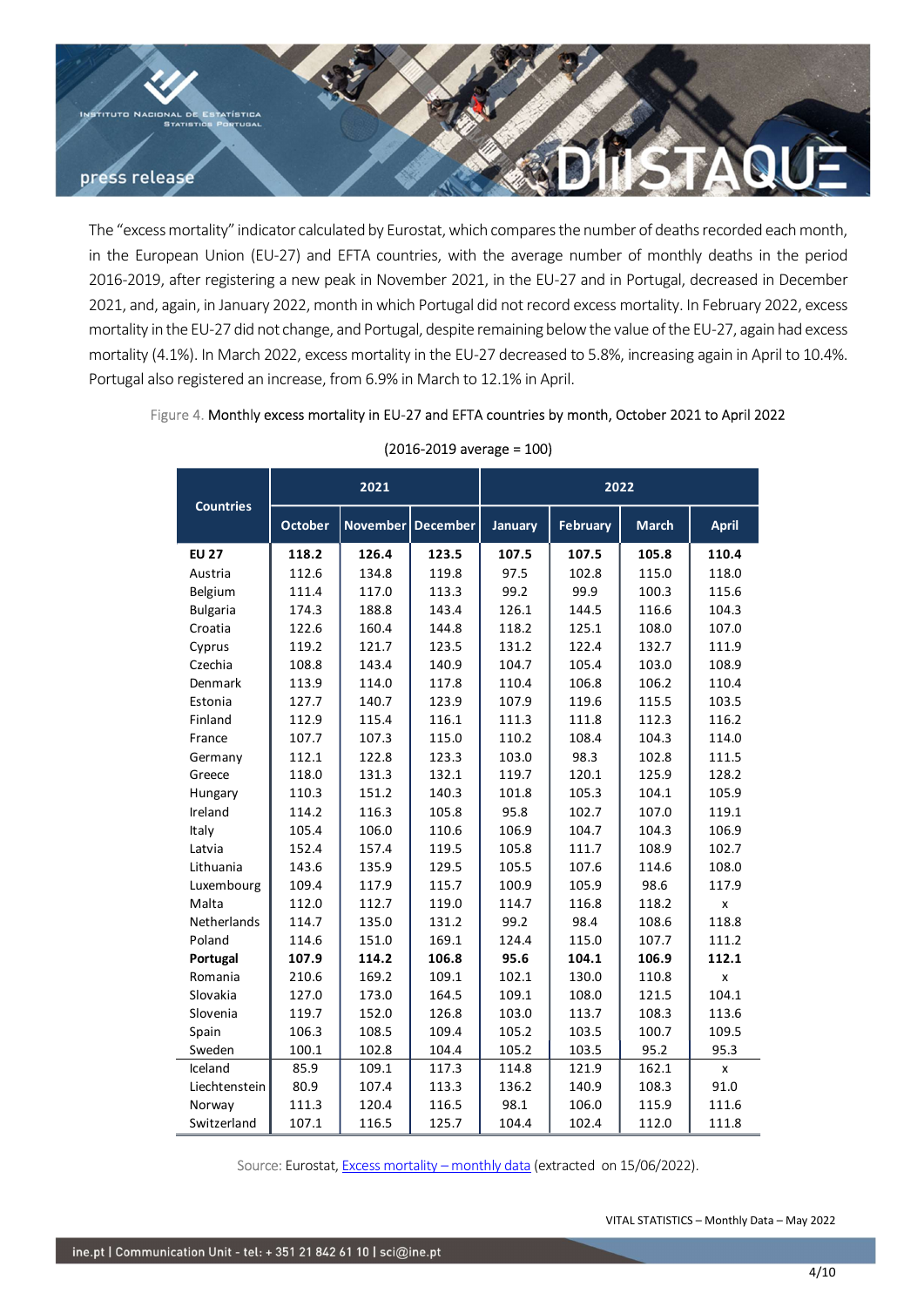

In April 2022, the number of live births decreased 3.8% compared to the same month of 2021

In March and April 2022, respectively, 6,609 and 6,066 children were born alive, corresponding to decreases of 0.7% (44 less) and 3.8% (238 less) compared to the same months of 2021.



# Figure 5. Live births and year-on-year change, January 2019 to April 2022

Source: Statistics Portugal, Live births.

The total number of live births registered in the first four months of 2022 (25,140) was higher than that observed in the same period of 2021 (24,694), representing 446 more (1.8 %) live births.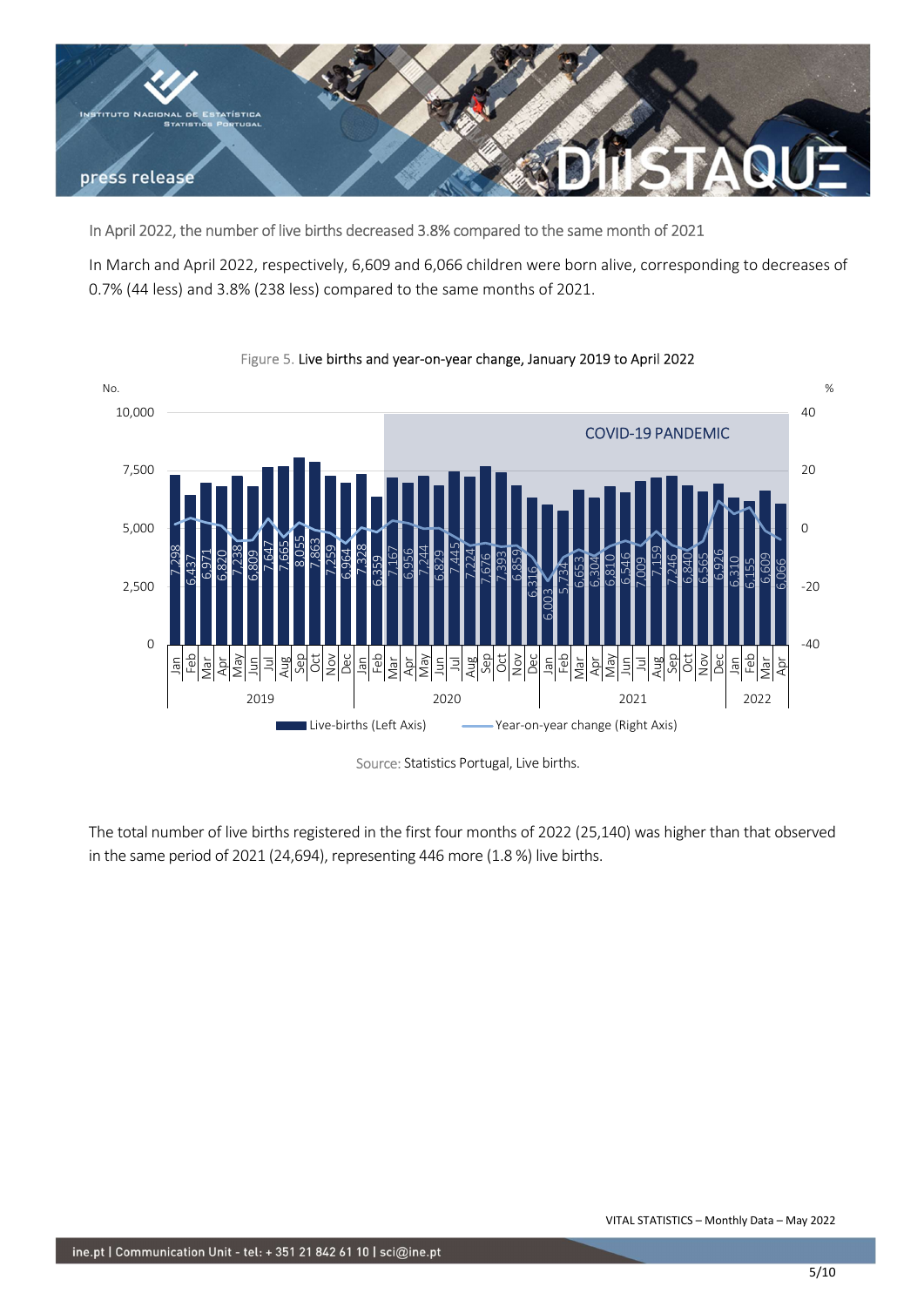

Figure 6. Monthly live births (cumulative numbers), 2019, 2020, 2021 and 2022



In April 2022, the natural balance was -4,075

In March and April 2022, the natural balance registered, respectively, values of -4,151 and -4,075. The value of the natural balance recorded in April worsened compared to that registered in the same month of 2021 (-2,128).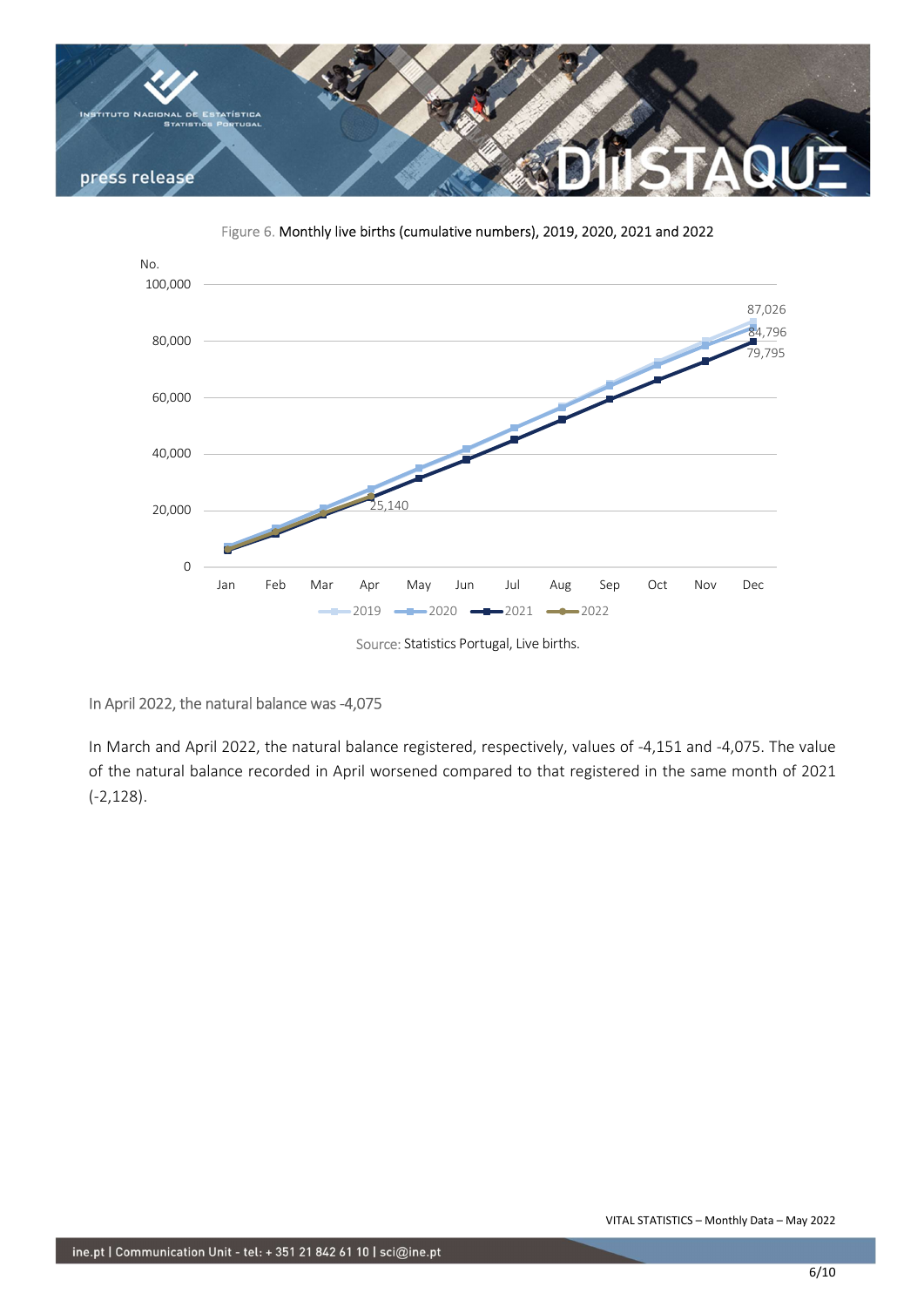

Figure 7. Live births, deaths, and natural balance<sup>1</sup>, January 2019 to April 2022



Source: Statistics Portugal, Live births, Deaths, and Demographic indicators.

In the first four months of 2022, the accumulated value of the natural balance was -18,145, improving the figure registered in the same period of 2021 (-25,769).

 $1$  The natural balance is calculated based on the number of live births of mothers residing in Portugal and the number of deaths of residents in Portugal.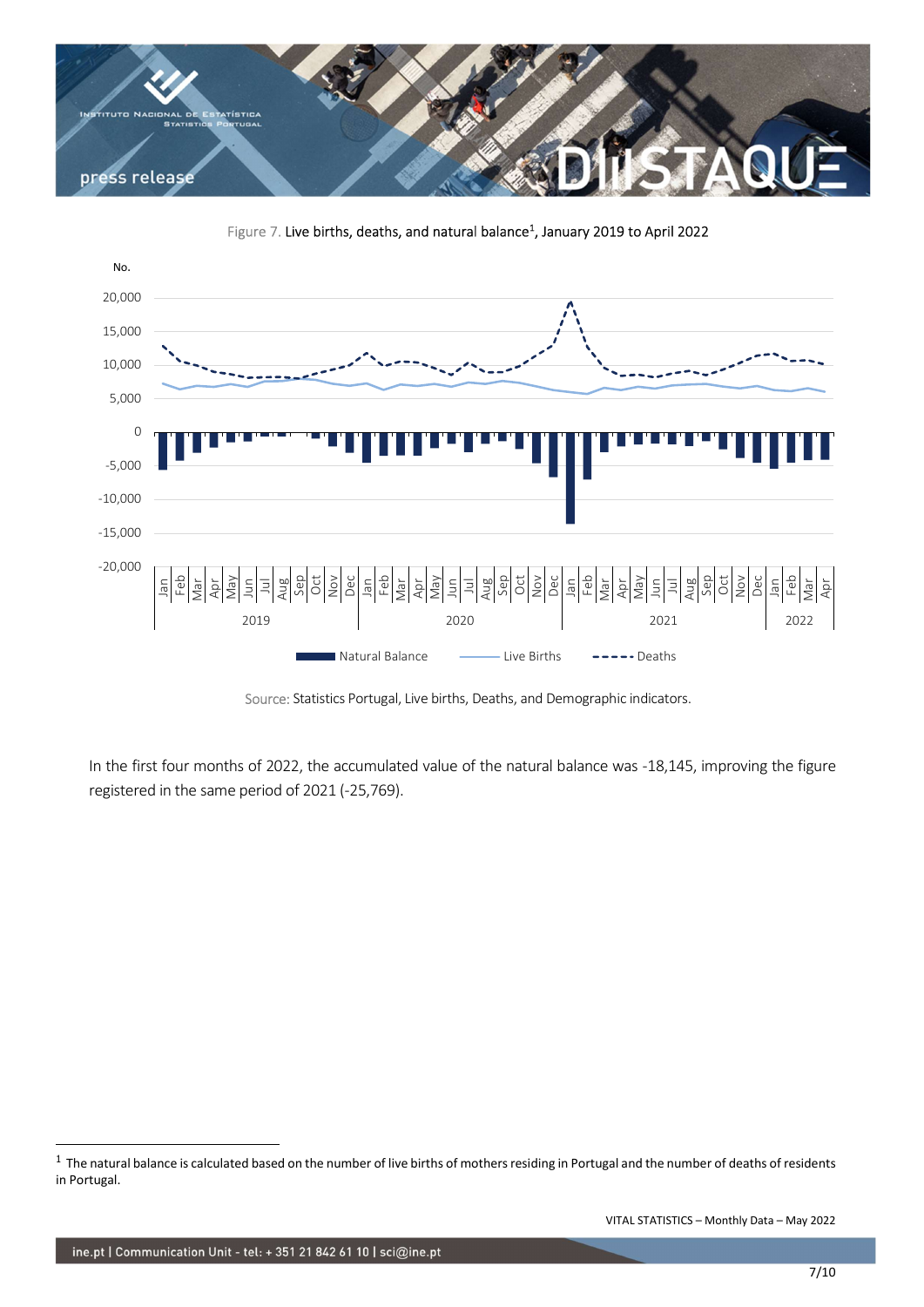



Figure 8. Monthly natural balance (cumulative numbers), 2019, 2020, 2021 and 2022

# In April 2022, 793 more marriages were celebrated than in April 2022

In March and April 2022, 1,683 and 2,175 marriages, respectively, were celebrated, corresponding to 3.8 and 1.6 times the number of marriages celebrated in March and April 2021 (1,239 and 793 more marriages).

Source: Statistics Portugal, Live births, Deaths, and Demographic indicators.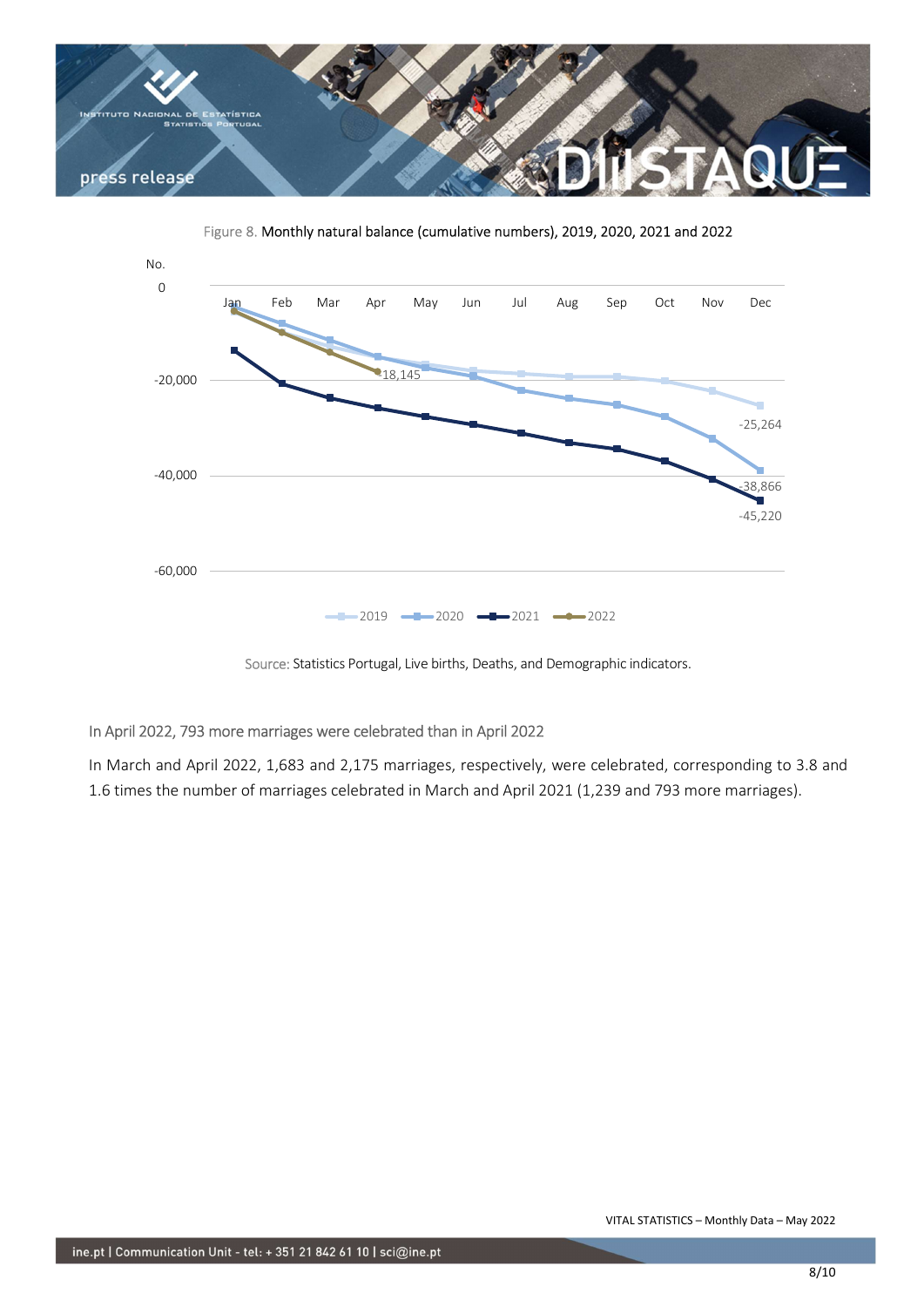





Source: Statistics Portugal, Marriages.

From January to April 2022, 6,402 marriages were celebrated, 3,585 more than in the same period of 2021, and, respectively, 654 and 2,330 more than in the same months of 2019 and 2020.